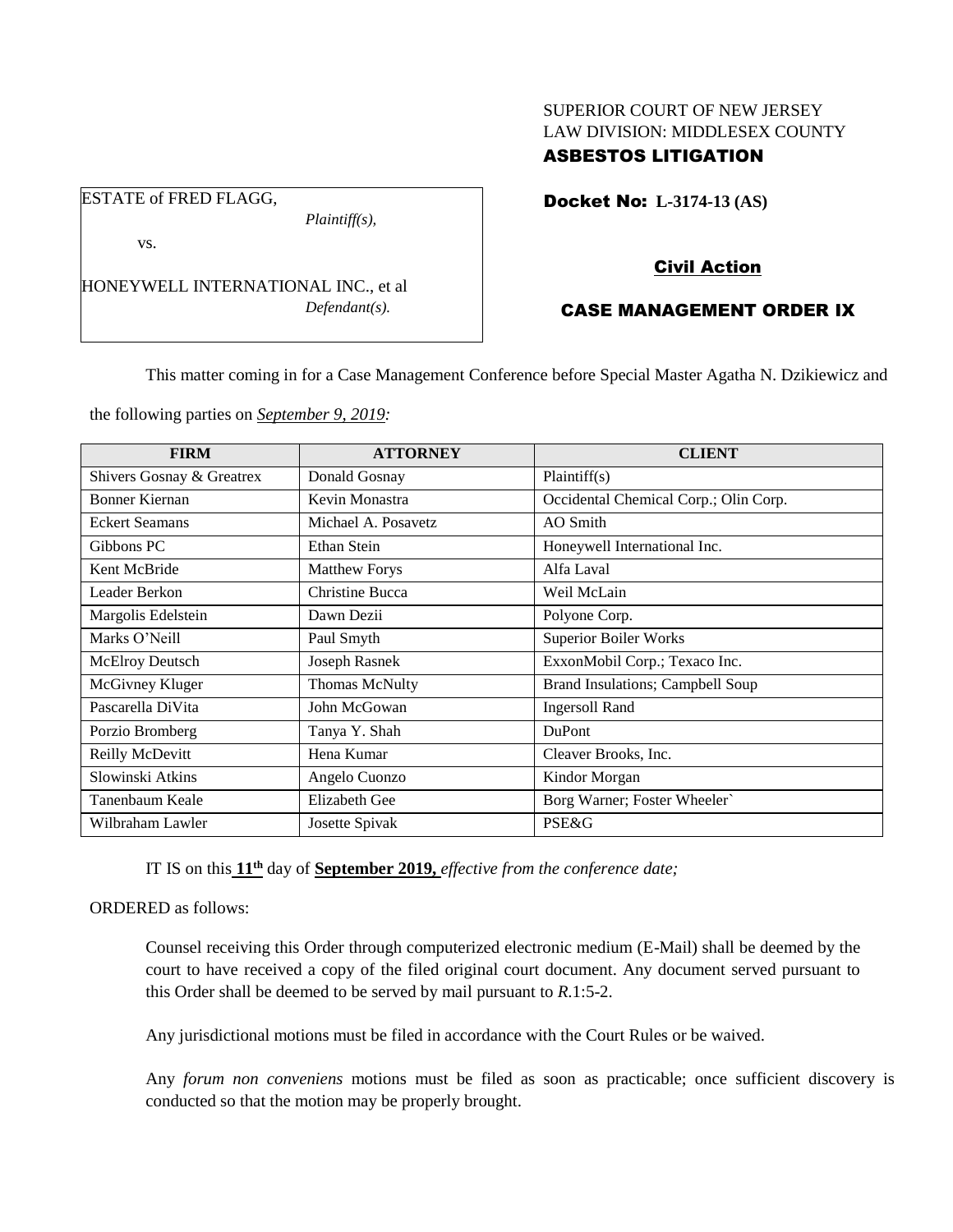## **DISCOVERY**

- April 30, 2020 Fact discovery, including depositions, shall be completed by this date. Plaintiff's counsel shall contact the Special Master within one week of this deadline if all fact discovery is not completed.
- May 29, 2020 Depositions of corporate representatives shall be completed by this date.

### **EARLY SETTLEMENT**

June 12, 2020 Settlement demands shall be served on all counsel and the Special Master by this date.

#### **MEDICAL EXPERT REPORT**

October 23, 2020 Defendants shall identify its medical experts and serve medical reports, if any, by this date. In addition, defendants shall notify plaintiff's counsel (as well as all counsel of record) of a joinder in an expert medical defense by this date.

#### **LIABILITY EXPERT REPORTS**

- August 31, 2020 Plaintiff shall identify its liability experts and serve liability expert reports by this date or waive any opportunity to rely on liability expert testimony.
- October 23, 2020 Defendants shall identify its liability experts and serve liability expert reports, if any, by this date or waive any opportunity to rely on liability expert testimony.

#### **SUMMARY JUDGMENT MOTION PRACTICE**

- June 12, 2020 Plaintiff's counsel shall advise, in writing, of intent not to oppose motions by this date.
- June 26, 2020 Summary judgment motions shall be filed no later than this date.
- July 24, 2020 Last return date for summary judgment motions.

#### **ECONOMIST EXPERT REPORTS**

- August 31, 2020 Plaintiff shall identify its expert economists and serve expert economist report(s), if any, by this date or waive any opportunity to rely on economic expert testimony.
- October 23, 2020 Defendants shall identify its expert economists and serve expert economist report(s), if any, by this date or waive any opportunity to rely on economic expert testimony.

#### **EXPERT DEPOSITIONS**

November 13, 2020 Expert depositions shall be completed by this date. To the extent that plaintiff and defendant generic experts have been deposed before, the parties seeking that deposition in this case must file an application before the Special Master and demonstrate the necessity for that deposition. To the extent possible, documents requested in a deposition notice directed to an expert shall be produced three days in advance of the expert deposition. The expert shall not be required to produce documents that are readily accessible in the public domain.

 $\_$  , and the set of the set of the set of the set of the set of the set of the set of the set of the set of the set of the set of the set of the set of the set of the set of the set of the set of the set of the set of th